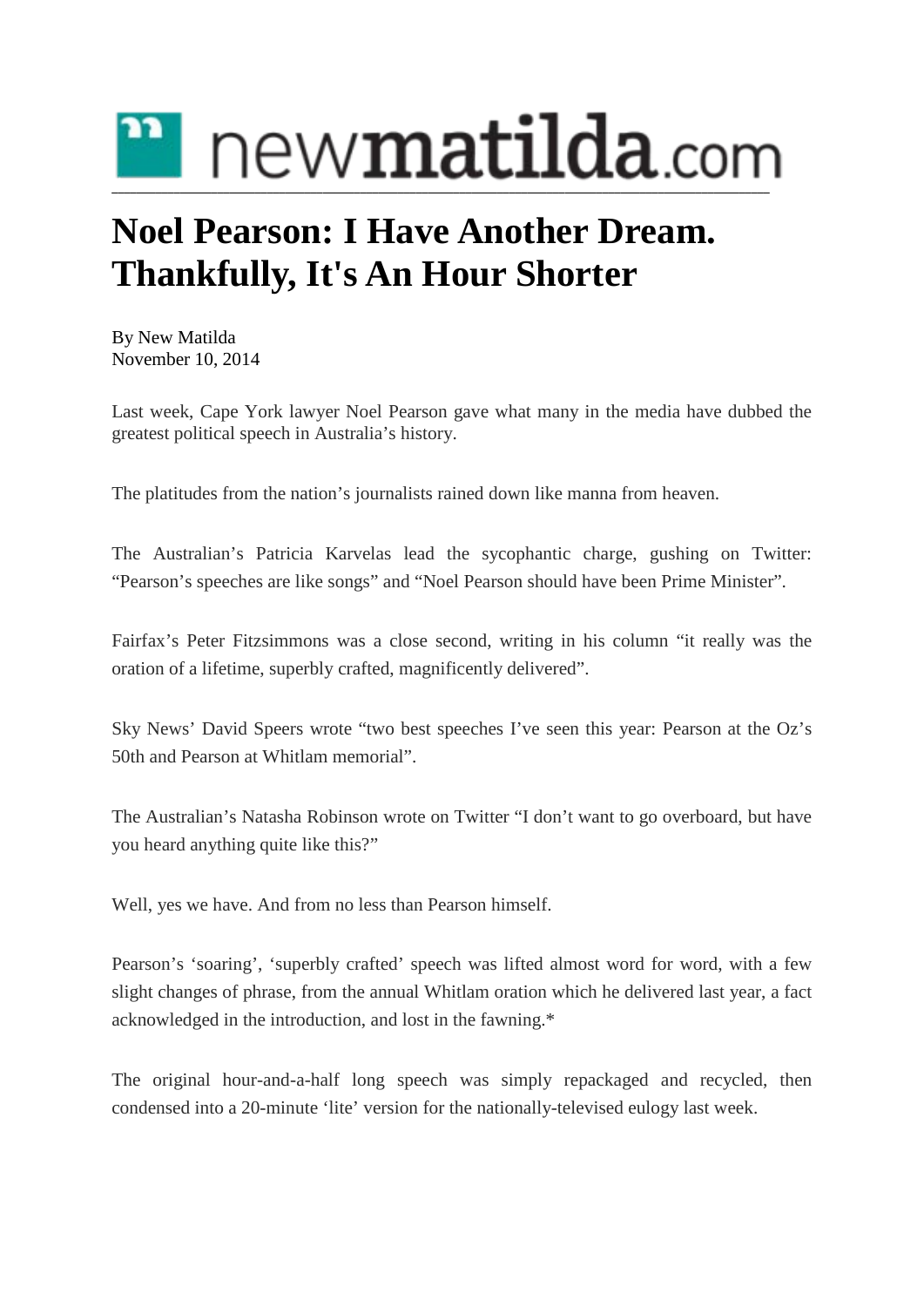The title of his original, now year-old, speech was in fact the first line of his eulogy, a Paul Keating quote: "the reward for public life is public progress".

Pearson even recycles his now famous "What did the Romans ever do for us" Monty Python reference.

It's hard to imagine Martin Luther King Jnr having two dreams. It's hard to imagine Paul Keating declaring again "it was us who did the dispossessing". It's even harder to imagine Jesus delivering 'Sermon on the Mount Mark II'. And it's almost impossible to imagine any other public intellectual plagiarising himself and then accepting platitudes for it.

But of course, that was not the only problem with the speech.

The fact Pearson is a great orator is not news to black Australia. He is renowned for it, and there is even a begrudging respect for it. Regardless of the deep anger felt towards Pearson for his ideologies, there is often an acknowledgement from his detractors that he is an excellent speaker.

It's hard to rationalise the 'public Pearson' with the 'private potty mouth Pearson' that Aboriginal Australians know so well. He's a very different 'speaker' when the cameras aren't on him. But that's another story for another day.

Without doubt, he's great with words when he needs to be. And there were times when this talent was used to campaign on behalf of Aboriginal people. In 1997, at the Reconciliation Conference in Melbourne, Pearson got up before a stadium full of blackfellas, and calmly, eloquently tore into Prime Minister John Howard for his horrendous Ten Point Plan aimed at watering down the already weak provisions of the Native Title Act.

It was at this same conference that attendees stood up and turned their backs on the Prime Minister, as he stood yelling indignantly from his pulpit, trying to sell his full-scale assault on native title to a room full of blackfellas at a reconciliation conference, to appease pastoralists and miners.

Pearson's pattern of speech was less pompous back then, more grassroots, just as suited to speaking to blackfellas whilst sitting in the dust as it was to speaking to big politicians. It was less white.

He stood facing the Prime Minister on behalf of those who had turned their backs.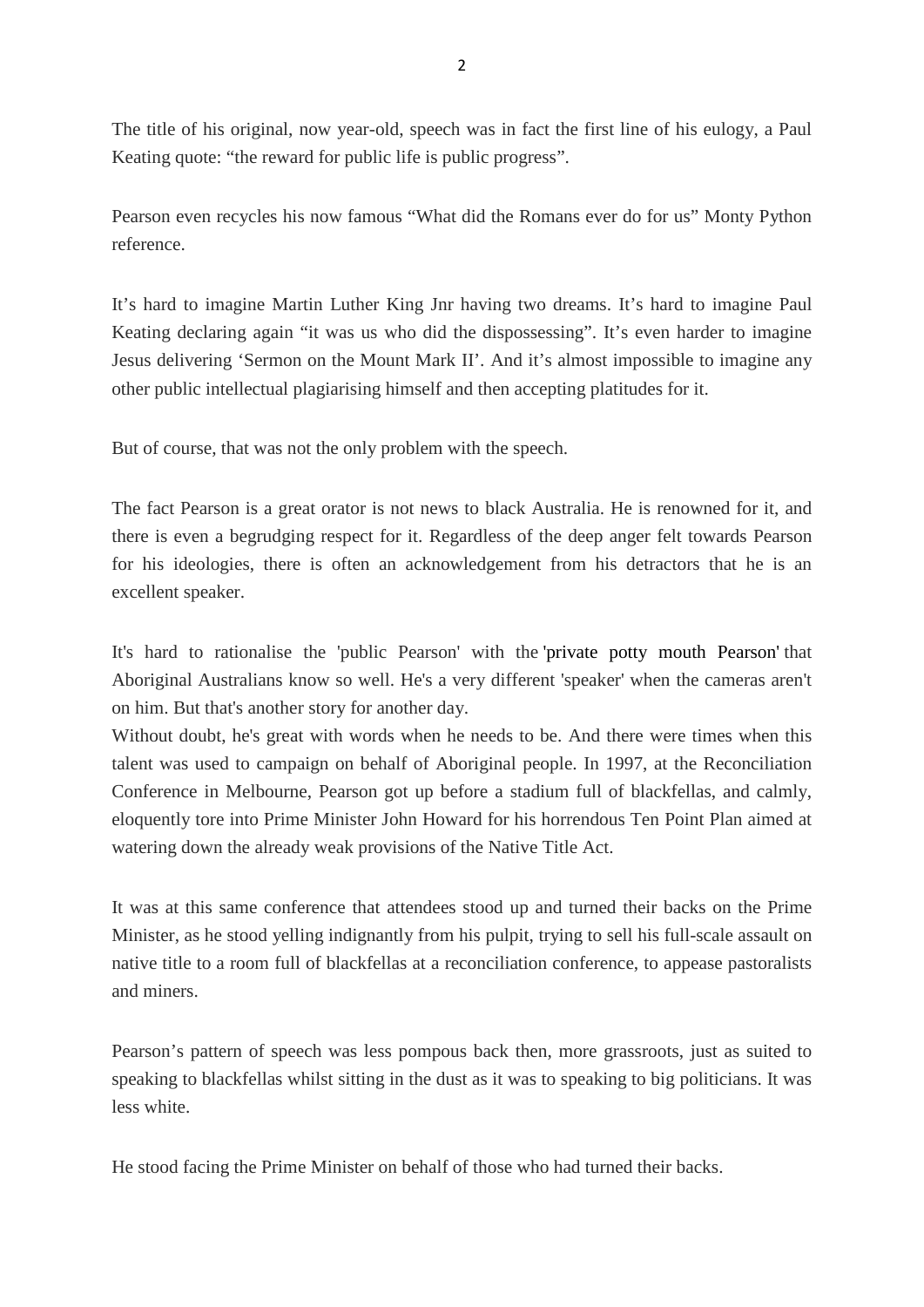In pointed barbs to Howard, Pearson told the crowd "I don't think Australia at this juncture have the leadership to take us to reconciliation in 2001, regrettably.

"There are questions here at stake that are bigger than the small hearts that have concocted the ten point scam. They are, we must never forget, only the government of the day. They are not God."

And just as the government of the day is not God, Pearson is not the messiah for Aboriginal people, regardless of whether his disciples in white media write him as such. His word is not gospel.

Pearson has changed a great deal since the heady days of 'reconciliation', although it was around that time that he his thinking – and his public pronoucnements – began to change. He started to advance theories on the evils of passive welfare, the importance of personal responsibility, and the need to redirect government policy away from talk of selfdetermination and the importance of Aboriginal people controlling their own affairs.

That is, of course, now what Pearson is most famous for. Despite his "tough love" approach to welfare, showcased in his Cape York Welfare Reform trials, there is very little in the way of evidence that it's changing social norms.

So whilst non-Indigenous Australia was almost unanimous in its praise for Pearson's Whitlam eulogy, the reaction from Aboriginal Australia was very, very different. It always is.

A case in point is the day after the Whitlam memorial, when Pearson gave a public lecture at the Queensland Conservatorium in Brisbane. The footage of the speech was captured by the ABC.

The video shows Pearson being interrupted by a Murri man in the crowd.

"You're talking s\*\*t. You're standing here talking up like you support all the black people in this country. You do not. You do not. You do not," the man says angrily.

"You do not speak for me and my family… and you're standing here… speaking like you are the chosen voice. You are not the chosen voice."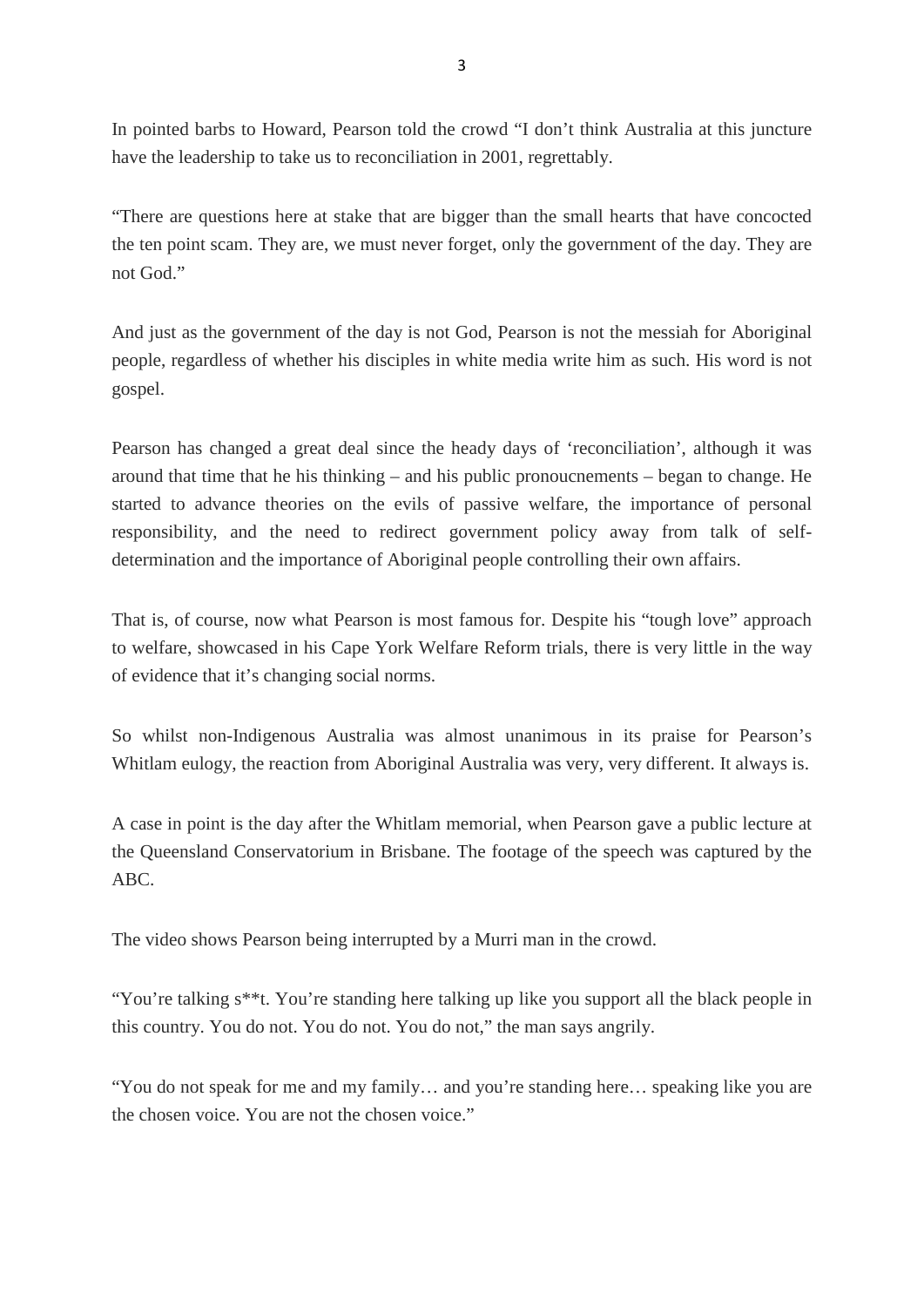An audience member tells the man – one of only a few Aboriginal attendees in an all-white crowd – to "show some respect".

"I show some respect by renouncing him," the Murri man responds.

"Because he doesn't speak for me."

Pearson, almost lost for words, says: "I've never claimed to speak on behalf of anyone."

The Murri man replied: "You do every time you open your mouth. You are chosen by white people to sit in this audience and speak on behalf of black people.

"You've got no right to do that. Standing there like you're a big strong black man. You're not a strong black man, no way in the world."

At this point, the man walked out, and when his nephew tried to clarify his statements, he was admonished by the organiser of the lecture.

"Can I just bring the house to order," the white man told the crowd. "We have a public lecture".

When the Murri man's nephew tries to interject the white man cuts him off "Sorry can you let me finish?"

He continued: "Hosted by the university where we've invited… in the interests of intellectual debates and a chance for us to pursue Indigenous social justice… but with people being given the chance to speak. I ask us to all let the speaker give his presentation and that will be followed by a Q&A."

At this, there was immediate applause from the white audience.

And that, in a nutshell, explains the whole debate, and Aboriginal Australia's frustration.

Pearson is allowed to give his view because it is a view point accepted by white Australia, who are mostly interested in hearing their version of "Indigenous social justice".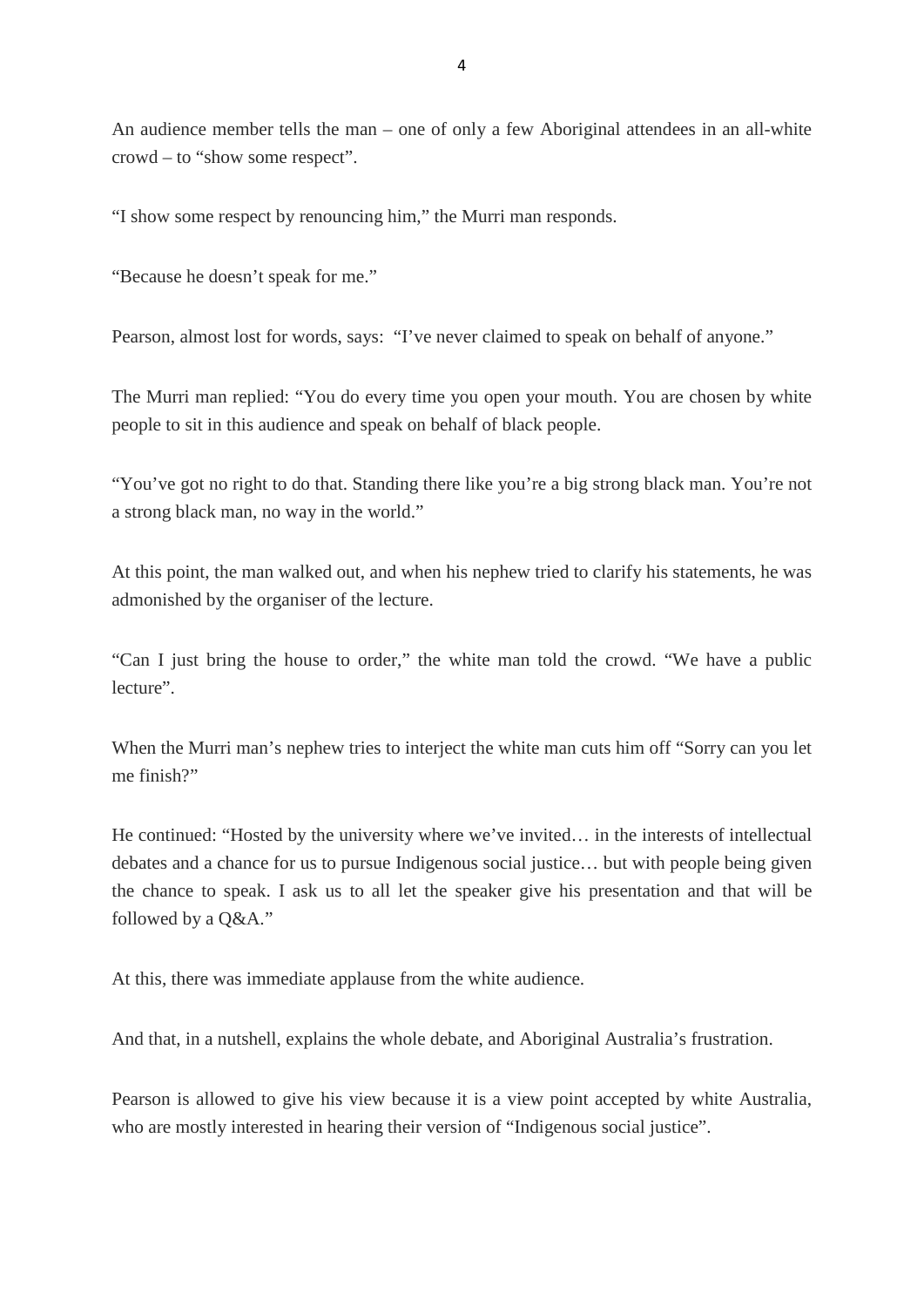"Intellectual debates" are allowed to be had within the parameters set by non-Indigenous Australia. Anyone who upsets that is told to leave, or is paternalistically told to "show some respect", as if their opinions are less valid in the face of an anointed prophet.

If the audience at Pearson's last public lecture wanted to have a truly "intellectual debate" about "pursuing Indigenous social justice", a far more enlightening method would have been letting the man with little voice have a say against the man with the big voice.

And it's the 'big voice' who repeats the same tired things, who not only recycles his lines from one speech to another, but who continues this rhetoric on "tough love", just as Aboriginal children kill themselves, as our people are locked up at world record rates, and as we have our culture and identity demoralised and disempowered at every turn, as we lose our voice and our right to have our opinions counted.

The most disturbing part of Pearson's Whitlam oration was its hypocrisy. Pearson paid tribute to Whitlam's role in designing the Racial Discrimination Act, praising the act that helped cushion the High Court Mabo win, which lead to Native Title law.

But he does not mention his own hypocrisy in paving the way for the Northern Territory intervention, which required the Howard government to bypass the RDA to pass racist laws without free, prior and informed consent from those it would affect.

The only reason you would need to bypass the RDA is if you are trying to pass laws that are racially discriminatory.

Pearson says in his eulogy that the Whitlam Government's Aboriginal and Torres Strait Islanders Queensland Discriminatory Laws Act ensured the state was "now required to treat Aboriginal Queenslanders on the same footing as other Australians".

"We were at last free from those discriminations that humiliated and degraded our people".

So why didn't Pearson speak up against those discriminations when he was the only Aboriginal leader given any notice of the NT intervention, the most discriminatory piece of legislation in living memory, one plank of which – compulsory income management – was loosely based on his own welfare reform trials in Cape York? Reform trials, it's worth noting, which were introduced by Pearson without the informed consent of his own people.